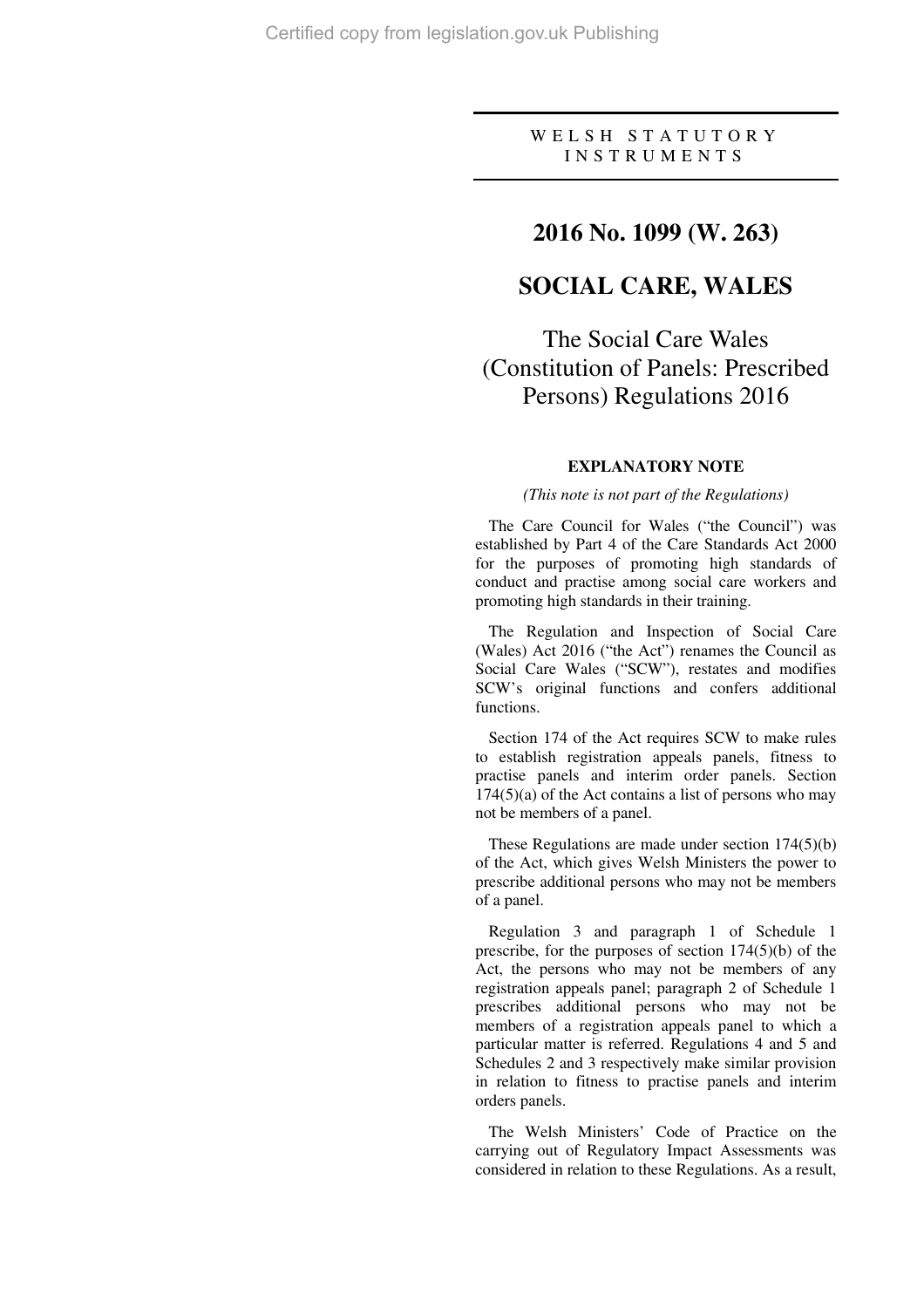a regulatory impact assessment has been prepared as to the likely costs and benefits of complying with these Regulations. A copy can be obtained from the Department of Health and Social Services, Welsh Government, Cathays Park, Cardiff, CF10 3NQ.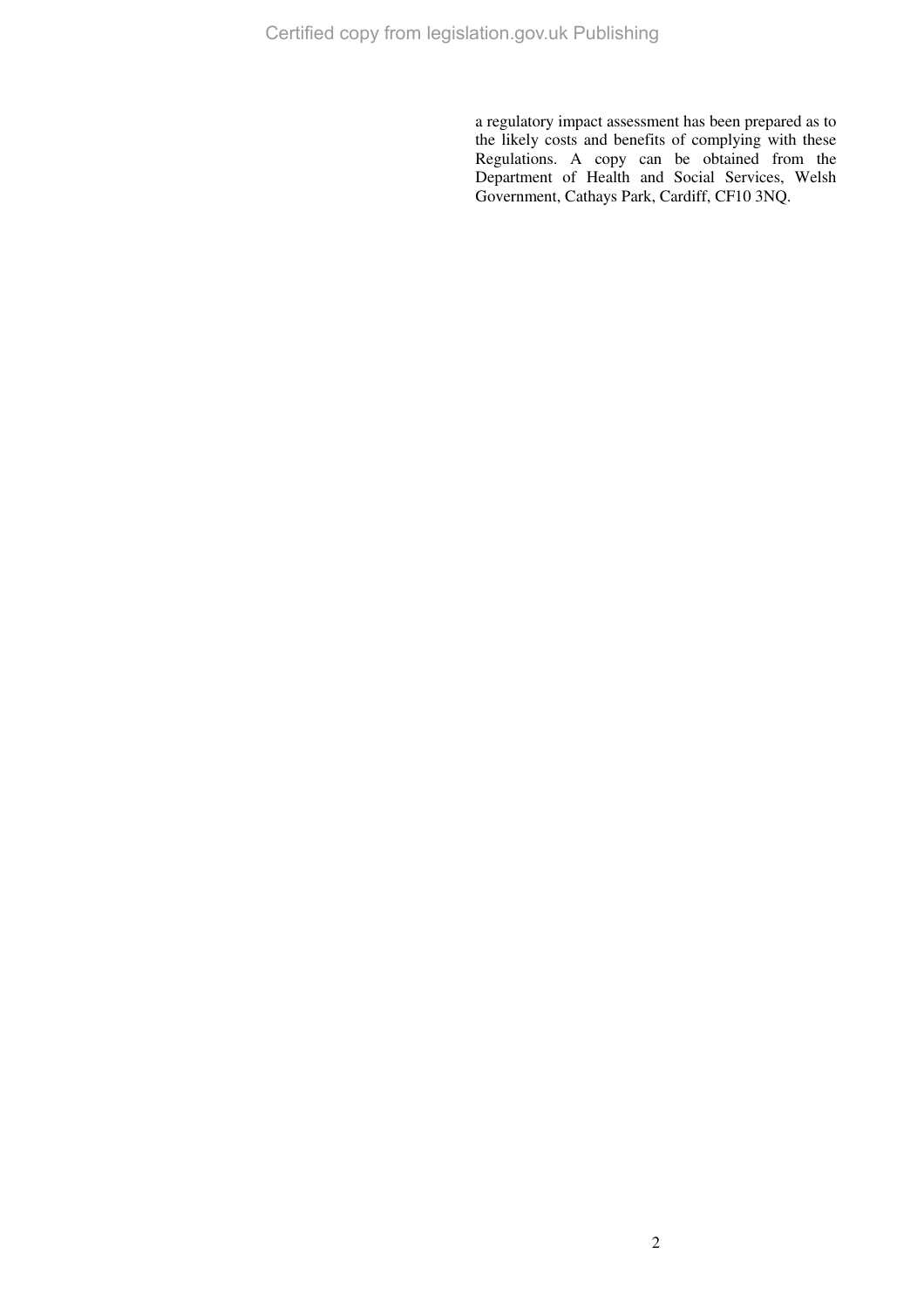### W E L S H S T A T U T O R Y I N S T R U M E N T S

## **2016 No. 1099 (W. 263)**

## **SOCIAL CARE, WALES**

# The Social Care Wales (Constitution of Panels: Prescribed Persons) Regulations 2016

| Made                              | 15 November 2016 |
|-----------------------------------|------------------|
| Laid before the National Assembly |                  |
| for Wales                         | 22 November 2016 |
| Coming into force                 | 3 April 2017     |

The Welsh Ministers, in exercise of the powers conferred by sections  $174(5)(b)$  and  $187(1)(b)$  of the Regulation and Inspection of Social Care (Wales) Act 2016(**1**), make the following Regulations:

#### **Title, commencement and application**

**1.**—(1) The title of these Regulations is the Social Care Wales (Constitution of Panels: Prescribed Persons) Regulations 2016.

(2) These Regulations come into force on 3 April 2017.

(3) These Regulations apply in relation to Wales.

#### **Interpretation**

**2.** In these Regulations—

"the Act" ("*y Ddeddf*") means the Regulation and Inspection of Social Care (Wales) Act 2016;

"fitness to practise panels" ("*paneli addasrwydd i ymarfer*") has the meaning given in section 174(1)(b) of the Act;

"interim orders panels" ("*paneli gorchmynion interim*") has the meaning given in section  $174(1)(c)$  of the Act;

 $\overline{a}$ (**1**) 2016 anaw 2.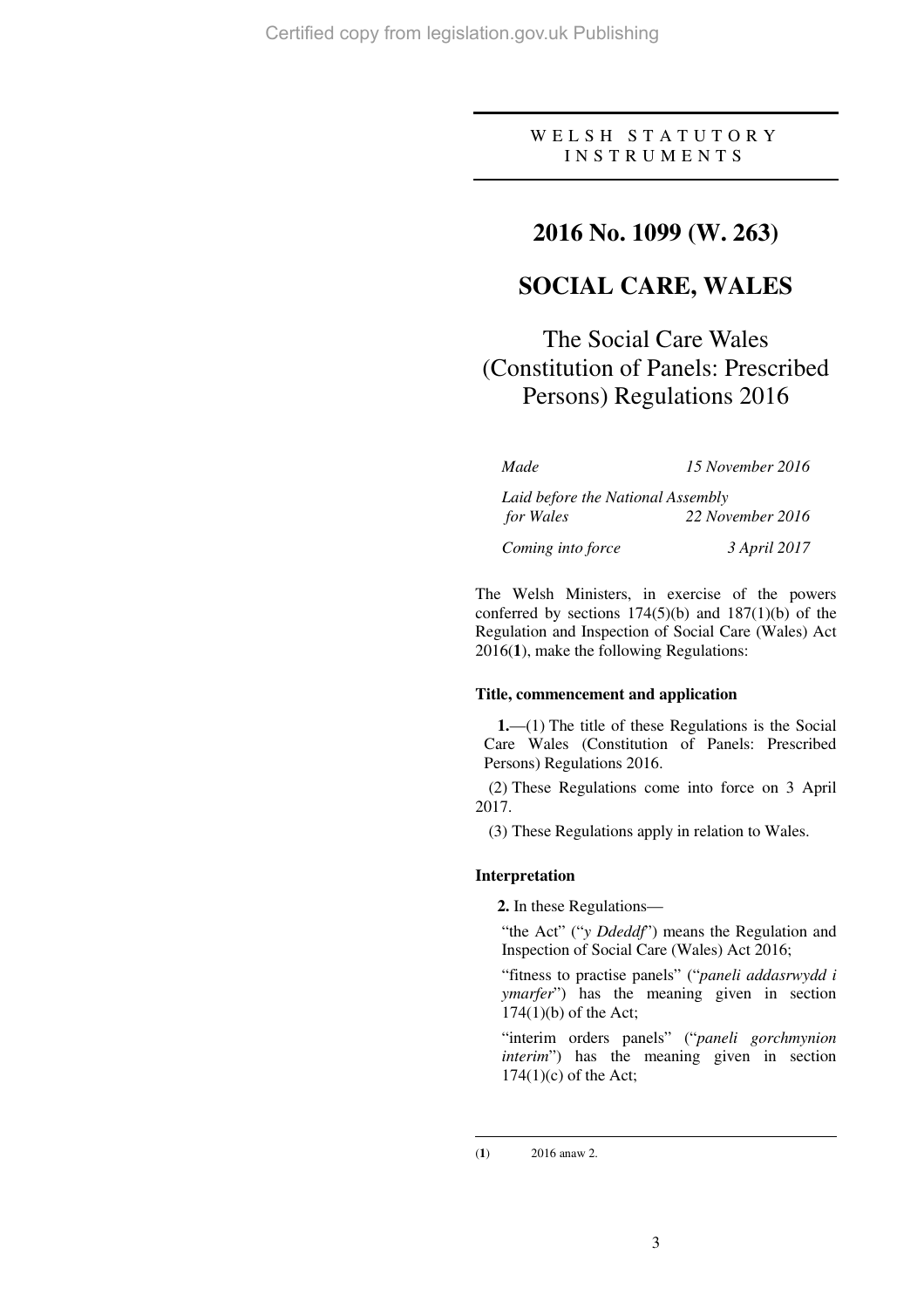"matter" ("*mater*") means the subject or issue in respect of which a panel established under section 174(1) of the Act is exercising any function;

"registered person" ("*person cofrestredig*") has the meaning given in section 164 of the Act;

"registration appeals panels" ("*paneli apelau cofrestru*") has the meaning given in section  $174(1)(a)$  of the Act;

"relevant body" ("*corff perthnasol*") means—

- (a) the Education Workforce Council(**1**);
- (b) the Northern Ireland Social Care Council(**2**);
- (c) the Scottish Social Services Council(**3**);
- (d) the National College for Teaching and Leadership(**4**);
- (e) a body responsible for the regulation of a profession to which section 60 of the Health Act 1999(**5**) (regulation of health professions, social workers, other care workers etc.) applies(**6**);
- (f) a body outside the United Kingdom which is responsible for the regulation of activities which would, in Wales, be regulated by SCW(**7**).

#### **Prescribed persons – registration appeals panels**

**3.** A person specified in Schedule 1 is prescribed(**8**) for the purposes of section  $174(5)(b)$  of the Act to the extent that in—

- (a) paragraph 1 of Schedule 1 the person may not be a member of a registration appeals panel;
- (b) paragraph 2 of Schedule 1 the person may not be a member of a registration appeals panel to
- (**1**) The Education Workforce Council is established in accordance with section 2 of the Education (Wales) Act 2014 (anaw 5).

 $\overline{a}$ 

- (**6**) These bodies are— (i) the General Chiropractic Council, (ii) the General Dental Council, (iii) the General Medical Council, (iv) the General Optical Council,
	- (v) the General Osteopathic Council,
	- (vi) the General Pharmaceutical Council,
	- (vii) the Health and Care Professions Council,
	- (viii) the Nursing and Midwifery Council.
- (**7**) *See* section 67(3) of the Act for the definition of "SCW".
- (**8**) *See* section 189 of the Act for the definition of "prescribed".

<sup>(</sup>**2**) The Northern Ireland Social Care Council is established in accordance with section 1 of the Health and Personal Social Services Act (Northern Ireland) 2001 (c. 3).

<sup>(</sup>**3**) The Scottish Social Services Council is established in accordance with section 43 of the Regulation of Care (Scotland) Act 2001 (asp 8).

<sup>(</sup>**4**) The National College for Teaching and Leadership is an executive agency of the Department for Education.

<sup>(</sup>**5**) 1999 c. 8.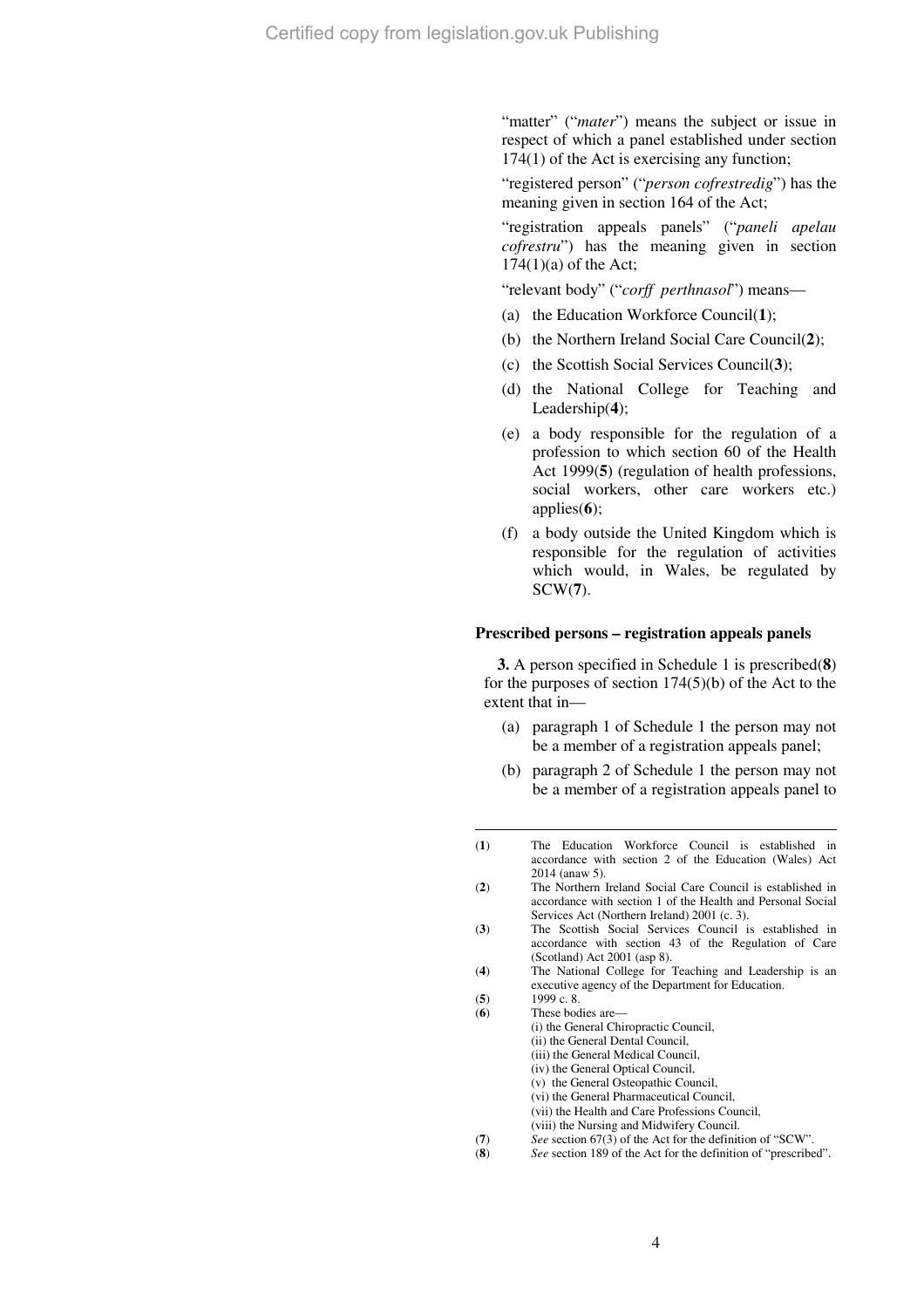which an application or appeal relating to a particular matter is referred.

#### **Prescribed persons – fitness to practise panels**

**4.** A person specified in Schedule 2 is prescribed for the purposes of section  $174(5)(b)$  of the Act to the extent that in—

- (a) paragraph 1 of Schedule 2 the person may not be a member of a fitness to practise panel;
- (b) paragraph 2 of Schedule 2 the person may not be a member of a fitness to practise panel to which a particular matter is referred.

#### **Prescribed persons – interim orders panels**

**5.** A person specified in Schedule 3 is prescribed for the purposes of section  $174(5)(b)$  of the Act to the extent that in—

- (a) paragraph 1 of Schedule 3 the person may not be a member of an interim orders panel;
- (b) paragraph 2 of Schedule 3 the person may not be a member of an interim orders panel to which a particular matter is referred.

#### *Rebecca Evans*

Minister for Social Services and Public Health, under authority of the Cabinet Secretary for Health, Wellbeing and Sport, one of the Welsh Ministers 15 November 2016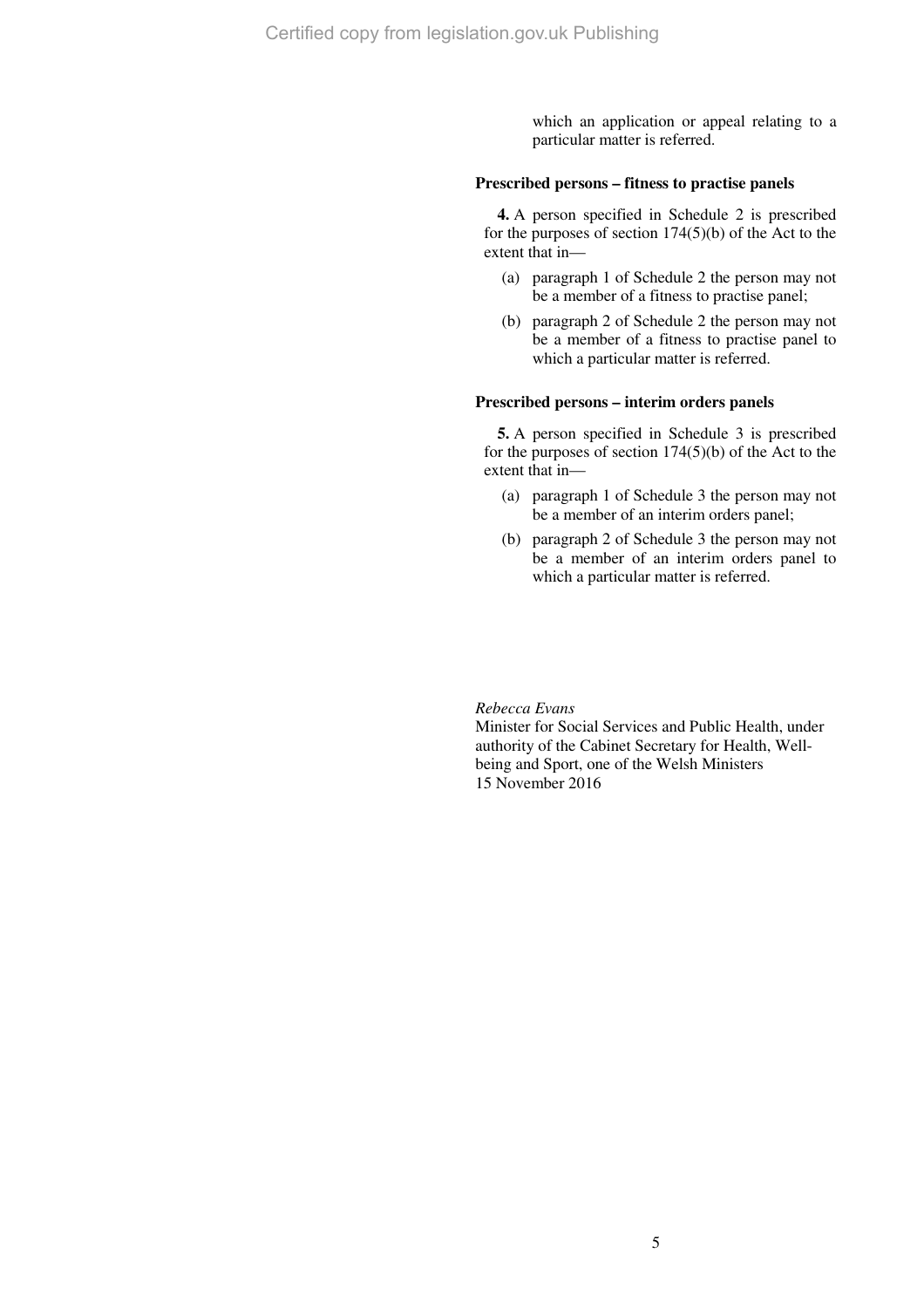### SCHEDULE 1 Regulation 3

## Prescribed persons – registration appeals panels

**1.**—(1) A person involved for the time being in an investigation under section 125 of the Act.

(2) A person appointed for the time being as—

- (a) an assessor or examiner, or
- (b) a legal or other adviser,

to the registration appeals panel.

**2.**—(1) Where a registration appeals panel is considering an application in accordance with section 98 or 99, or an appeal in accordance with section 101 of the Act, a person who—

- (a) has at any time been appointed to give preliminary consideration under section 119 of the Act to a matter may not be a member of the registration appeals panel to which an application relating to the matter is referred;
- (b) has at any time been involved in an investigation under section 125 of the Act in relation to a matter may not be a member of a registration appeals panel to which an application relating to the matter is referred;
- (c) is or has been a member of an interim orders panel whose proceedings related to a matter may not be a member of the registration appeals panel to which an application or appeal relating to the matter is referred;
- (d) is or has been appointed as—
	- (i) an assessor or examiner, or
	- (ii) a legal or other adviser,

to an interim orders panel whose proceedings related to a matter may not be a member of the registration appeals panel to which an application or appeal relating to the matter is referred;

- (e) is or has been a member of fitness to practise panel whose proceedings related to a matter may not be a member of the registration appeals panel to which an application relating to the matter is referred;
- (f) is or has been appointed as—
	- (i) an assessor or examiner, or
	- (ii) a legal or other adviser,

to a fitness to practise panel whose proceedings related to a matter may not be a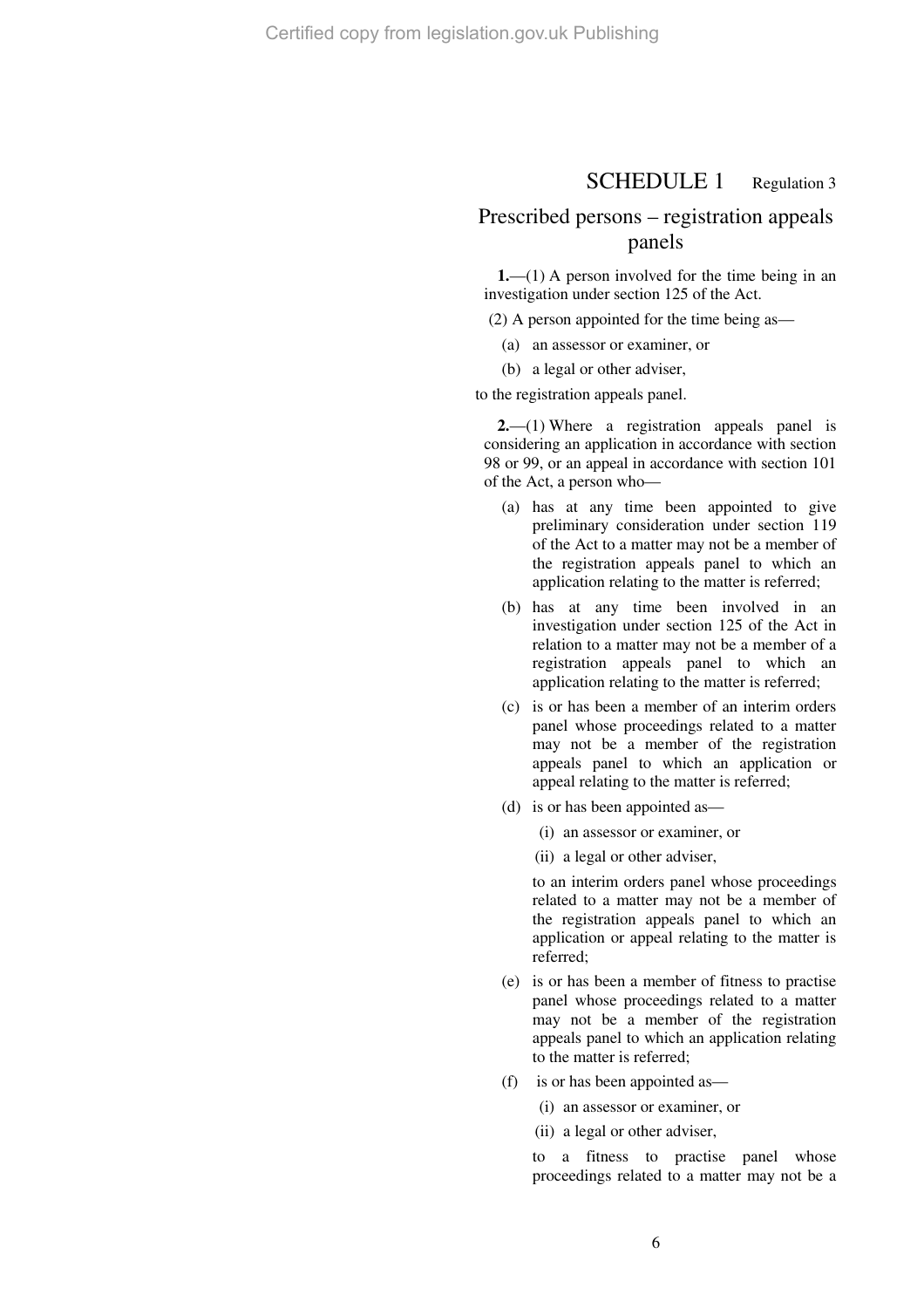member of the registration appeals panel to which an application relating to the matter is referred.

(2) Where the circumstances in sub-paragraph (3) apply, a person who has at any time considered or adjudicated upon a question or issue on behalf of a relevant body may not be a member of the registration appeals panel to which an application or appeal relating to the matter is referred.

(3) The circumstances are—

- (a) the application or appeal is made by a registered person who is also registered with the relevant body; and
- (b) the relevant body has considered or adjudicated upon a question or issue which relates to the registered person's registration with that body and which also relates to the matter.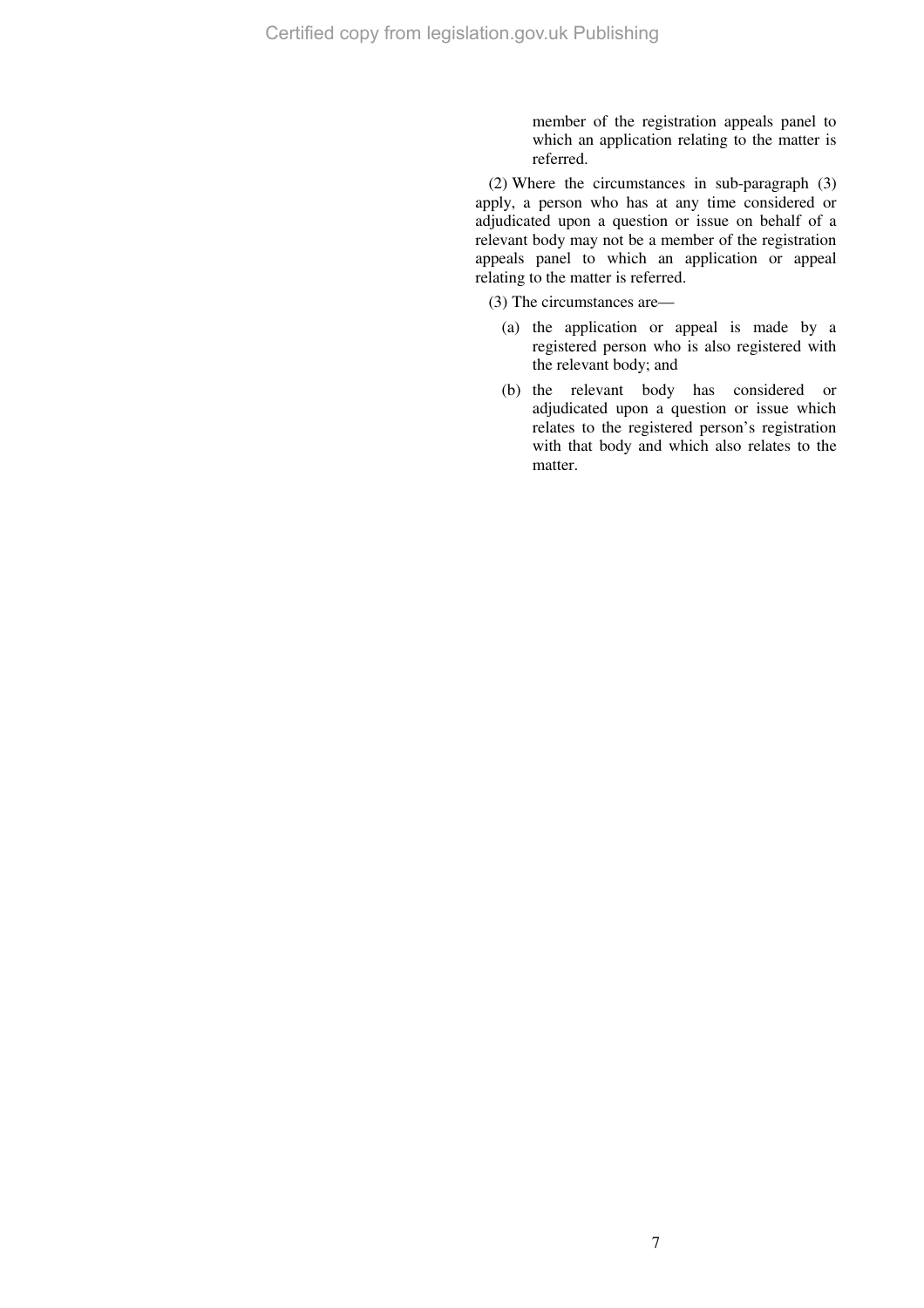### SCHEDULE 2 Regulation 4

### Prescribed persons – fitness to practise panels

**1.**—(1) A person involved for the time being in an investigation under section 125 of the Act.

(2) A person appointed for the time being—

(a) an assessor or examiner, or

(b) a legal or other adviser,

to the fitness to practise panel.

**2.**—(1) A person who has at any time been appointed to give preliminary consideration under section 119 of the Act to a matter may not be a member of the fitness to practise panel to which the matter is referred.

(2) A person who has at any time been involved in an investigation under section 125 of the Act in relation to a matter may not be a member of the fitness to practise panel to which the matter is referred.

(3) A person who is or has been a member of an interim orders panel whose proceedings related to a matter may not be a member of the fitness to practise panel to which the matter is referred.

(4) A person who is or has been appointed as—

(a) an assessor or examiner, or

(b) a legal or other adviser,

to an interim orders panel whose proceedings related to a matter may not be a member of the fitness to practise panel to which the matter is referred.

(5) Where the circumstances in sub-paragraph (6) apply, a person who has at any time considered or adjudicated upon a question or issue on behalf of a relevant body may not be a member of the fitness to practise panel to which the matter is referred.

(6) The circumstances are—

- (a) the matter relates to a registered person who is also registered with a relevant body; and
- (b) the relevant body has considered or adjudicated upon a question or issue which relates to the registered person's registration with the that body and which also relates to the matter.